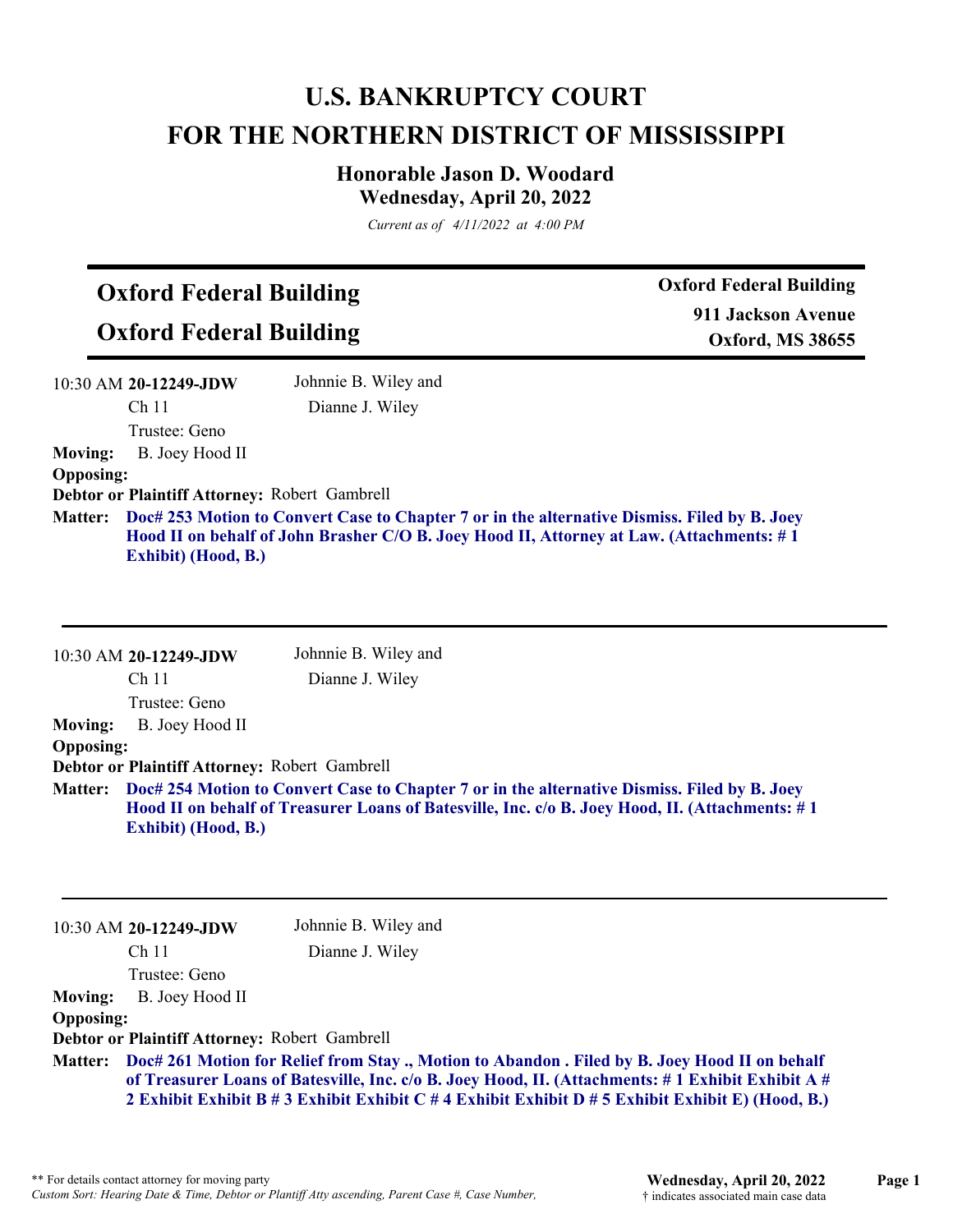| Ch <sub>11</sub><br>Dianne J. Wiley<br>Trustee: Geno<br>B. Joey Hood II<br>Doc# 262 Motion for Relief from Stay ., Motion to Abandon . Filed by B. Joey Hood II on behalf<br>of John Brasher C/O B. Joey Hood II, Attorney at Law. (Attachments: #1 Exhibit Exhibit A #2<br>Exhibit Exhibit B # 3 Exhibit Exhibit C) (Hood, B.)<br>Keith and Nell, LLC<br>10:30 AM 20-12454-JDW<br>Ch <sub>11</sub><br>Trustee: Byrd<br>Robert Gambrell<br>Doc# 1 Chapter 11 Subchapter V Voluntary Petition Non-Individual . Chapter 11 Plan Small<br>Business Subchapter V Due by 10/29/2020. Government Proof of Claim due by 1/27/2021.<br>Non-Government Proofs of Claims due by 11/30/2020.<br>Samuel E Scott<br>10:30 AM 11-12156-JDW<br>Ch <sub>11</sub><br>Craig M. Geno |                | 10:30 AM 20-12249-JDW | Johnnie B. Wiley and |
|-------------------------------------------------------------------------------------------------------------------------------------------------------------------------------------------------------------------------------------------------------------------------------------------------------------------------------------------------------------------------------------------------------------------------------------------------------------------------------------------------------------------------------------------------------------------------------------------------------------------------------------------------------------------------------------------------------------------------------------------------------------------|----------------|-----------------------|----------------------|
| <b>Opposing:</b><br>Debtor or Plaintiff Attorney: Robert Gambrell<br><b>Matter:</b><br><b>Status Hearing</b><br><b>Opposing:</b><br>Debtor or Plaintiff Attorney: Robert Gambrell<br><b>Moving:</b><br><b>Opposing:</b>                                                                                                                                                                                                                                                                                                                                                                                                                                                                                                                                           |                |                       |                      |
|                                                                                                                                                                                                                                                                                                                                                                                                                                                                                                                                                                                                                                                                                                                                                                   |                |                       |                      |
|                                                                                                                                                                                                                                                                                                                                                                                                                                                                                                                                                                                                                                                                                                                                                                   | <b>Moving:</b> |                       |                      |
|                                                                                                                                                                                                                                                                                                                                                                                                                                                                                                                                                                                                                                                                                                                                                                   |                |                       |                      |
|                                                                                                                                                                                                                                                                                                                                                                                                                                                                                                                                                                                                                                                                                                                                                                   |                |                       |                      |
|                                                                                                                                                                                                                                                                                                                                                                                                                                                                                                                                                                                                                                                                                                                                                                   |                |                       |                      |
|                                                                                                                                                                                                                                                                                                                                                                                                                                                                                                                                                                                                                                                                                                                                                                   |                |                       |                      |
|                                                                                                                                                                                                                                                                                                                                                                                                                                                                                                                                                                                                                                                                                                                                                                   |                |                       |                      |
|                                                                                                                                                                                                                                                                                                                                                                                                                                                                                                                                                                                                                                                                                                                                                                   |                |                       |                      |
|                                                                                                                                                                                                                                                                                                                                                                                                                                                                                                                                                                                                                                                                                                                                                                   | <b>Moving:</b> |                       |                      |
|                                                                                                                                                                                                                                                                                                                                                                                                                                                                                                                                                                                                                                                                                                                                                                   |                |                       |                      |
|                                                                                                                                                                                                                                                                                                                                                                                                                                                                                                                                                                                                                                                                                                                                                                   | <b>Matter:</b> |                       |                      |
|                                                                                                                                                                                                                                                                                                                                                                                                                                                                                                                                                                                                                                                                                                                                                                   |                |                       |                      |
|                                                                                                                                                                                                                                                                                                                                                                                                                                                                                                                                                                                                                                                                                                                                                                   |                |                       |                      |
|                                                                                                                                                                                                                                                                                                                                                                                                                                                                                                                                                                                                                                                                                                                                                                   |                |                       |                      |

**Doc# 478 Motion to Sell Property Free and Clear of Liens under Section 363(f)240 Acres located Matter: +/- on Owen Road, Panola County, MS Fee Amount Filed by Craig M. Geno on behalf of Samuel E Scott.**

| $10:30$ AM 19-10292-JDW |
|-------------------------|
| Ch <sub>11</sub>        |

Tri-State Enterprises, LLC

**Status Hearing Moving:** Craig M. Geno **Opposing: Debtor or Plaintiff Attorney:** Craig M. Geno **Doc# 1 Chapter 11 Voluntary Petition Non-Individual . Chapter 11 Plan due by 05/22/2019. Disclosure Statement due by 05/22/2019. Government Proof of Claim due by 7/22/2019. Non-Government Proofs of Claims due by 5/22/2019. Matter:**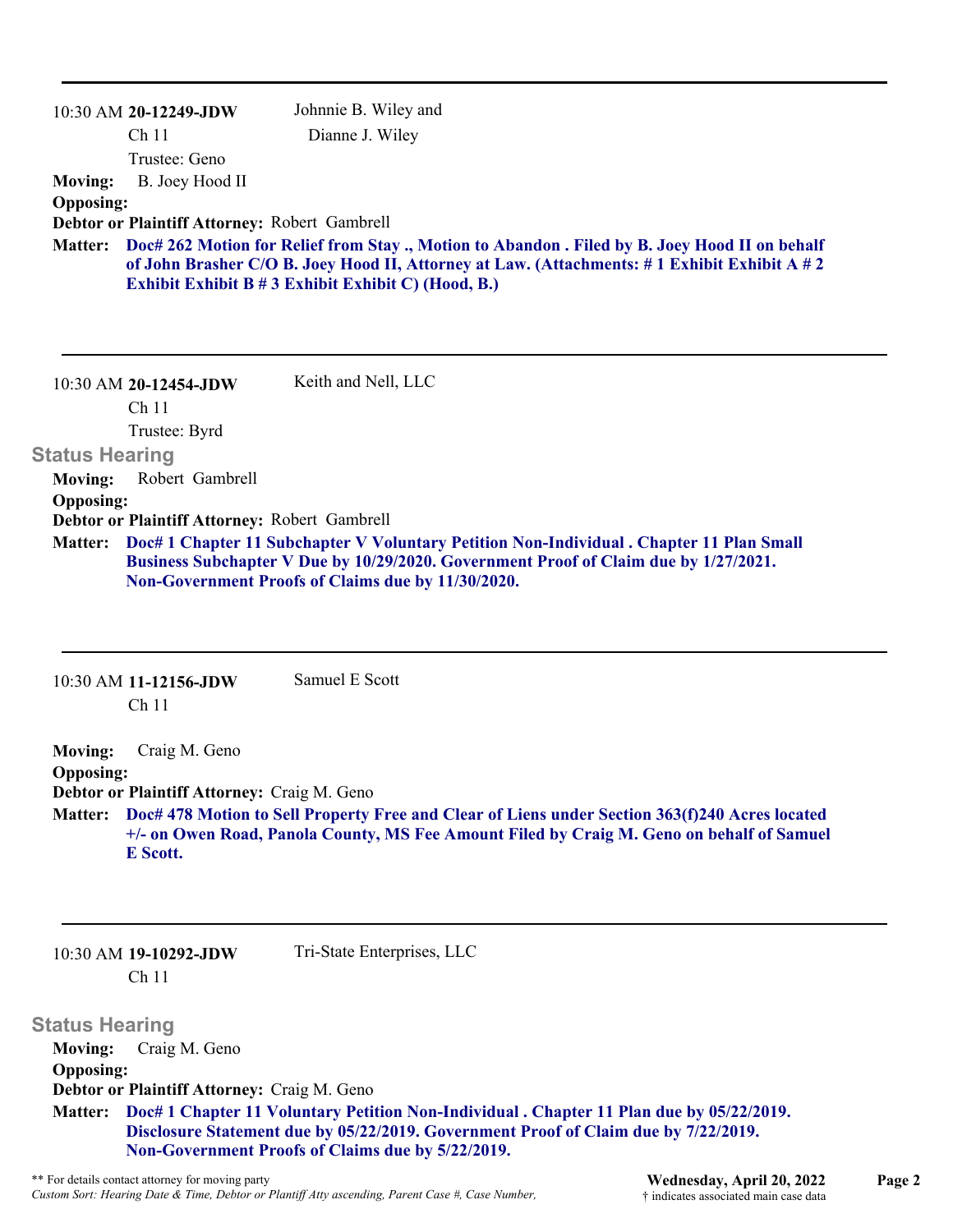| $10:30$ AM 19-10293-JDW | Michael Leon Brock |  |
|-------------------------|--------------------|--|
| Ch <sub>11</sub>        |                    |  |

#### **Status Hearing**

**Moving:** Craig M. Geno **Opposing: Debtor or Plaintiff Attorney:** Craig M. Geno **Doc# 1 Chapter 11 Voluntary Petition Individual . Chapter 11 Plan due by 05/22/2019. Disclosure Matter: Statement due by 05/22/2019. Government Proof of Claim due by 7/22/2019. Non-Government Proofs of Claims due by 5/22/2019.**

| 10:30 AM 20-01058-JDW | Lloyd et al v. Progressive Tractor & Implement Co., L.L.C. et al |
|-----------------------|------------------------------------------------------------------|
|                       |                                                                  |

### **Initial Pretrial Conferences**

**Moving:**

**Opposing:**

**Debtor or Plaintiff Attorney:** Craig M. Geno

**Doc# 71 Order Scheduling Pre-Trial (Re: 48 Amended Complaint filed by Plaintiff Delta Farm Services, LLC, Plaintiff Prentiss Wayne Lloyd). Pre-Trial Conference set for 4/20/2022 at 10:30 AM at Oxford Federal Building. Entered on Docket by: (AOH) Matter:**

| 10:30 AM 21-10391-JDW                       | Allen Edward Crosthwait |  |
|---------------------------------------------|-------------------------|--|
| Ch <sub>11</sub>                            |                         |  |
| Trustee: Strong                             |                         |  |
| Craig M. Geno<br>Moving:                    |                         |  |
| <b>Opposing:</b>                            |                         |  |
| Debtor or Plaintiff Attorney: Craig M. Geno |                         |  |

**Doc# 233 Motion to Sell Property Free and Clear of Liens under Section 363(f) - 560 Acres Fee Matter: Amount Filed by Craig M. Geno on behalf of Allen Edward Crosthwait.**